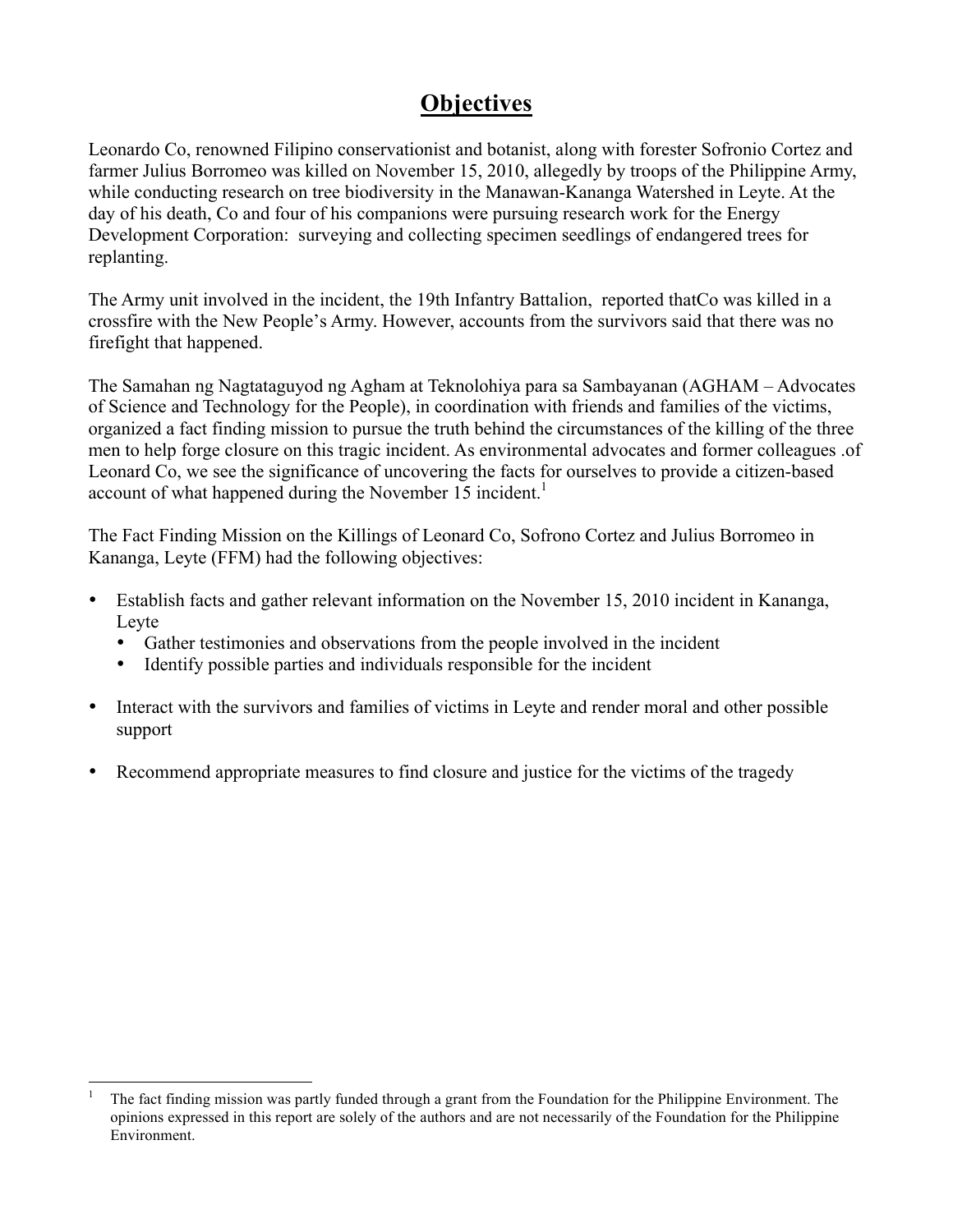**Location of the Incident: Map of Leyte and the Leyte Geothermal Plant Facility**

## **Map A**

*Leyte Locator in the Philippines*

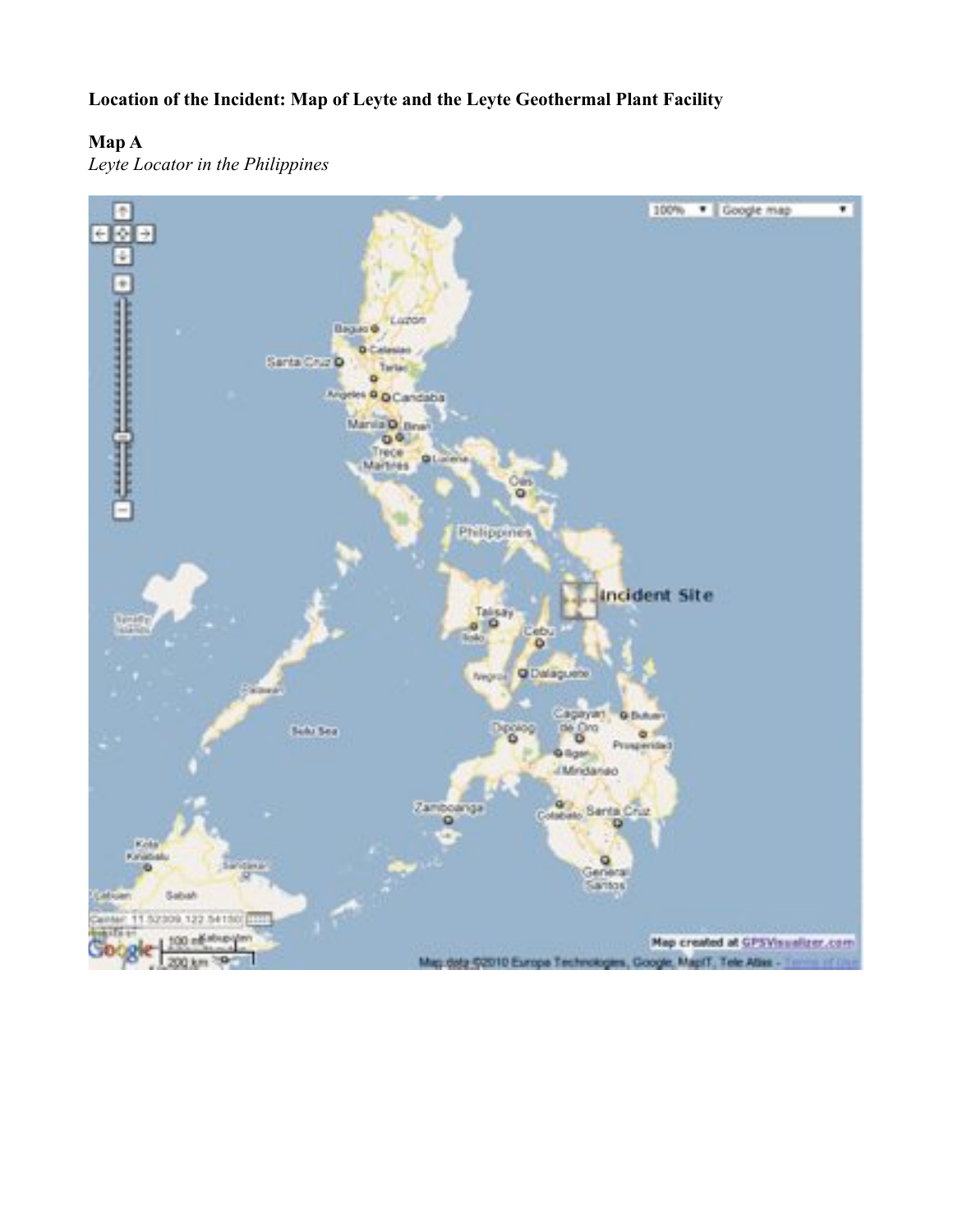**Map B**



*Leyte Island*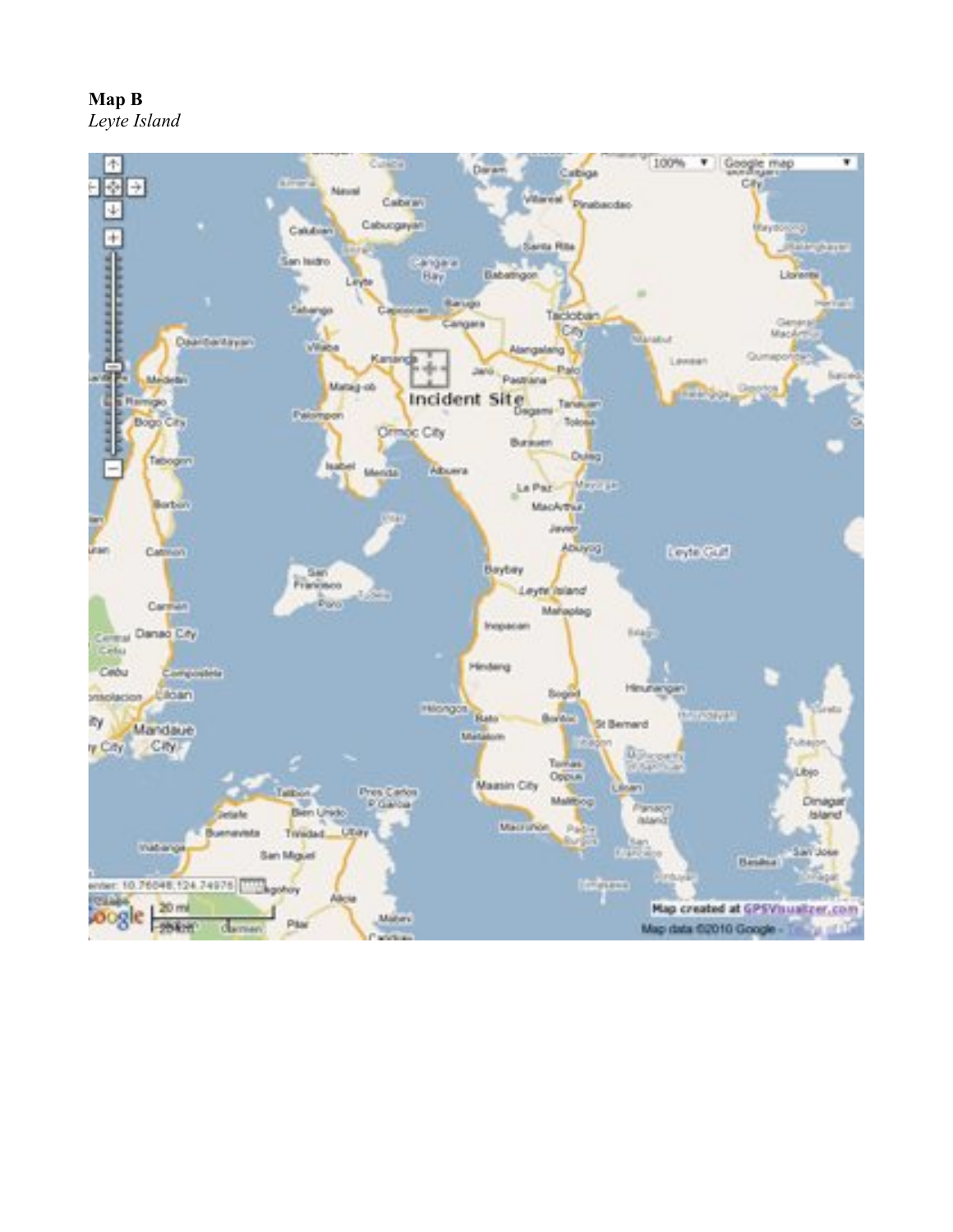## **Map C** *Kananga, Leyte*

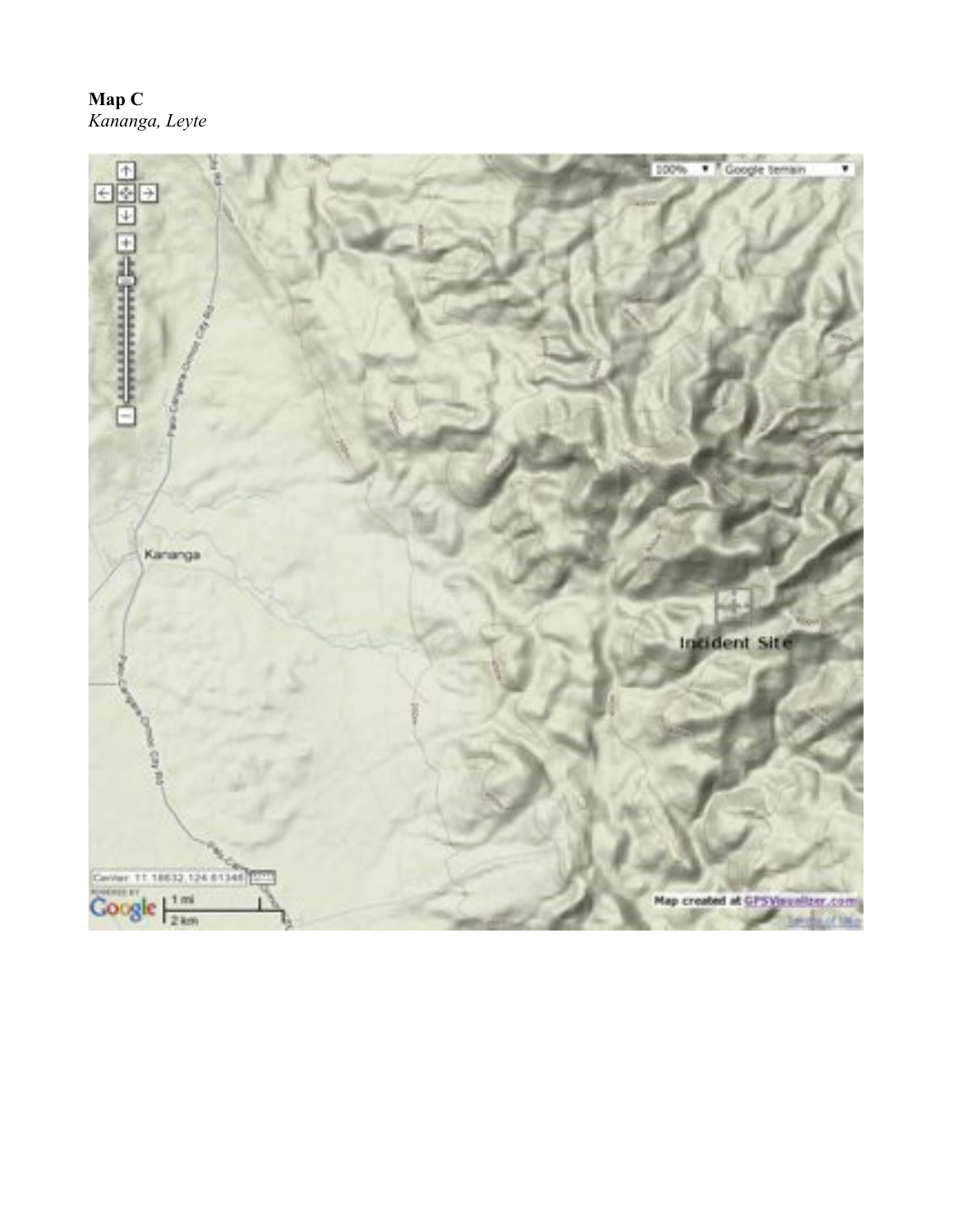## **Map D** *Map of the Leyte Geothermal Plant Faciltiy (LGPF)*

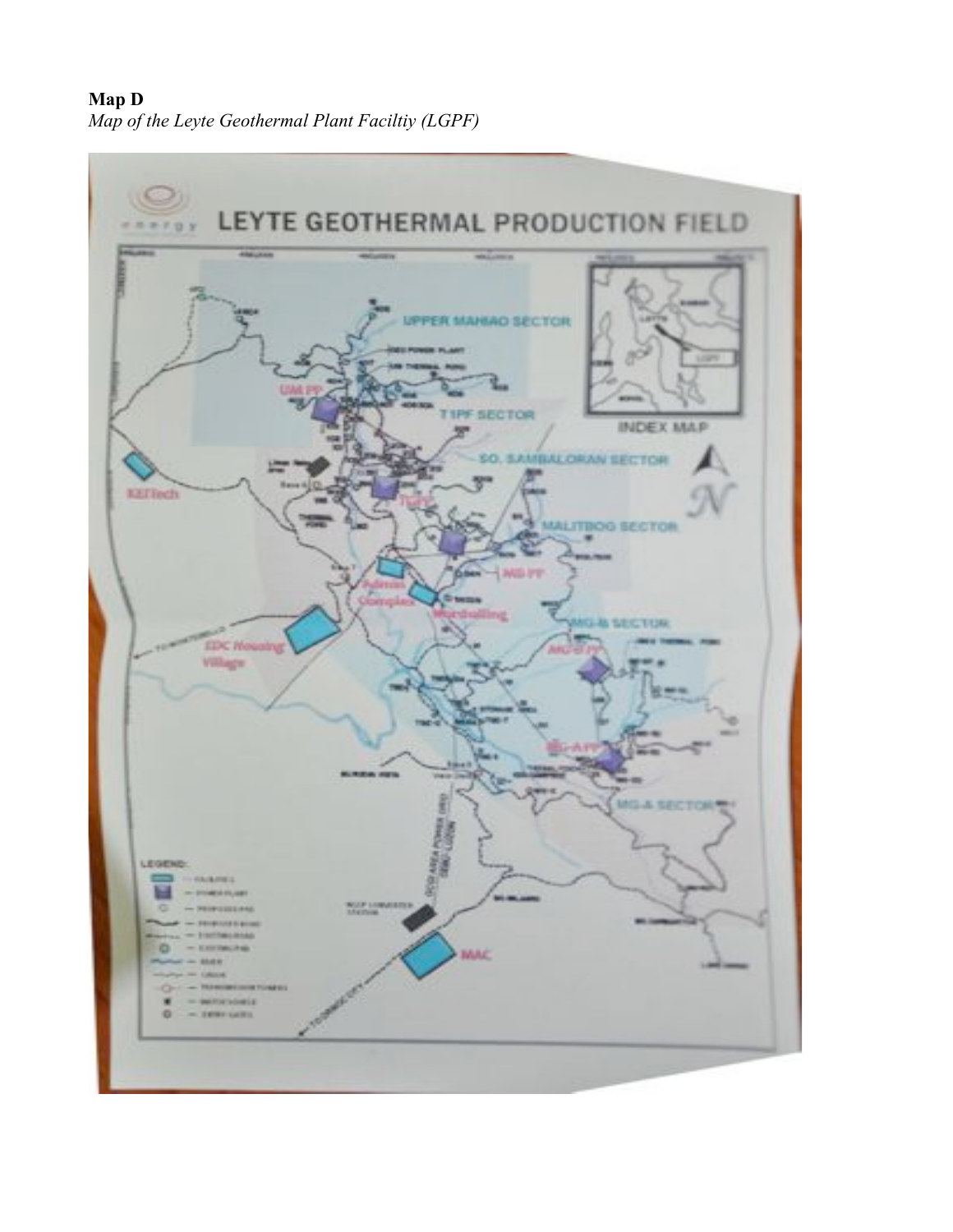## **Glossary of Terms and Abbreviations**

| 403         | LGPF pad #403                                                    |
|-------------|------------------------------------------------------------------|
| 411d        | LGPF pad #411d                                                   |
| <b>AFP</b>  | Armed Forces of the Philippines                                  |
| <b>AS</b>   | Ali Sulla                                                        |
| <b>CPD</b>  | <b>Community Partnership Department</b>                          |
| <b>DOJ</b>  | Department of Justice                                            |
| <b>EDC</b>  | <b>Energy Development Corporation (Energy)</b>                   |
| <b>EMD</b>  | Environmental Management Department of the EDC                   |
| <b>FFM</b>  | <b>Fact Finding Mission</b>                                      |
| <b>FT</b>   | Lt. Col. Federico Tutaan                                         |
| <b>IB</b>   | <b>Infantry Batallion</b>                                        |
| JB          | Julius Borromeo                                                  |
| LC          | Leonard Co                                                       |
| <b>LGPF</b> | Leyte Geothermal Plant Facility                                  |
| <b>LPS</b>  | "Nitnit", Leonita P. Sabando                                     |
| <b>NBI</b>  | National Bureau of Investigation under the Department of Justice |
| <b>NPA</b>  | New People's Army                                                |
| <b>PB</b>   | Policarpio Balute                                                |
| <b>PNP</b>  | Philippine National Police                                       |
| <b>RG</b>   | Ronino Gibe                                                      |
| <b>SC</b>   | Sofronio Cortez                                                  |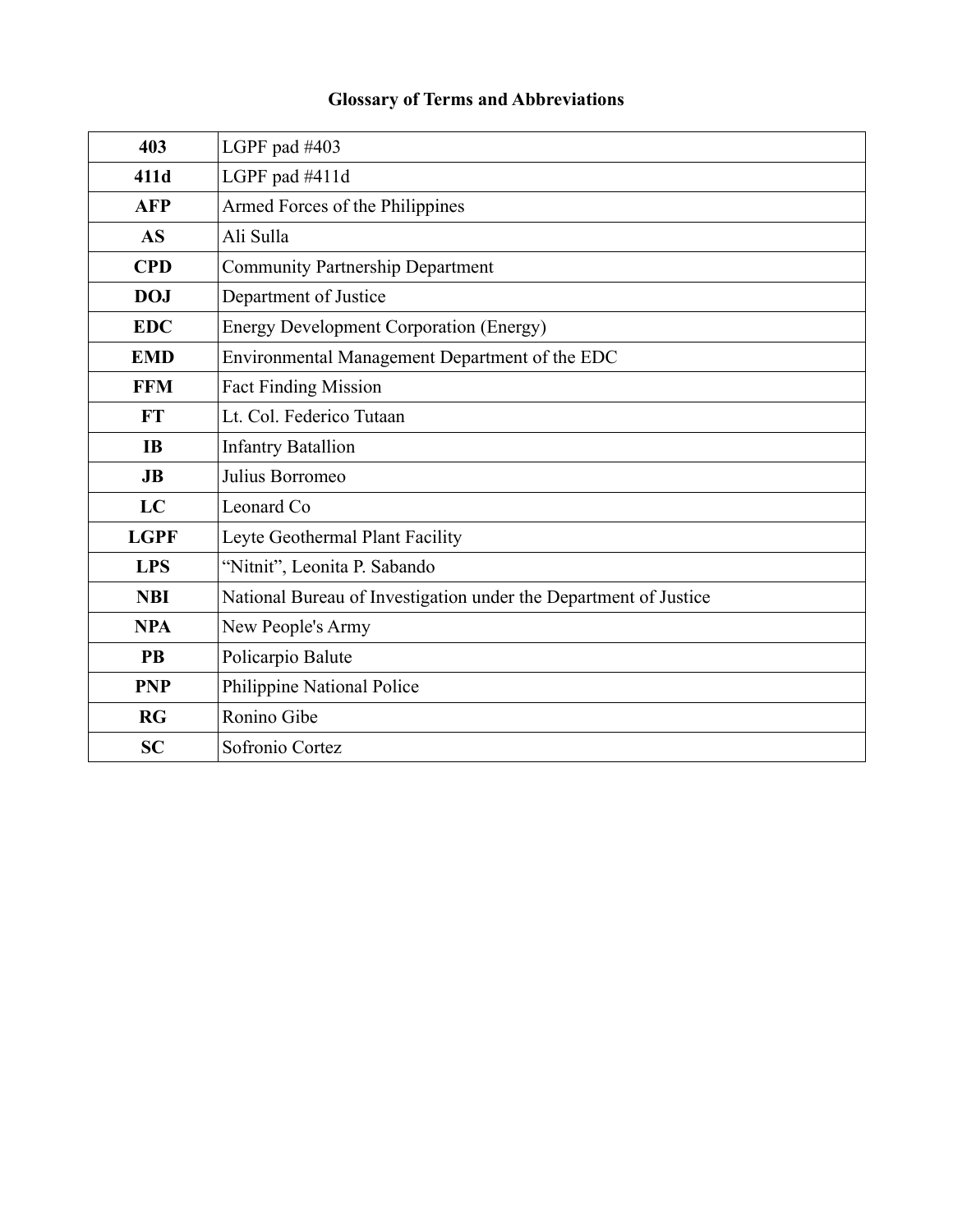# **Summary and Key Recommendations**

The team observed the following from its interviews and incident site visit.

- 1. The direction of bullet marks on the trees originated from a vantage point on the ridge above Leonard Co (LC) and his team. The direction of the bullet marks on the trees was bearing downwards towards LC's team.
- 2. The direction of fire was mainly concentrated on the area where Leonard Co (LC), Ronino Gibe (RG), Sofronio Cortez (SC), Policarpio Balute (PB), Julius Borromeo (JB) were standing.
- 3. Tree No. 4 was hit three times and the large tree where RG hid had six bullet marks on it.
- 4. We did not observe any bullet marks on the trees from the ground looking up to the ridge nor from any other side except from the vantage position.

The only consistent explanation for these key observations would be that the military was positioned on top of the ridge and firing towards LC and company. There was no indication of any crossfire.

The failure of the military unit involved to provide immediate medical attention and hospital treatment to Julius Borromeo prolonged his agony and ultimately led to his death. The military waited at least one hour after they approached RG, et.al. before bringing down the bodies and the survivor despite repeated requests of RG and then-alive JB.

Supposing that the military indeed had intelligence information that there were NPA sightings on November 12 and that this was communicated to the EDC, what were the precautions taken to inform LC and his team who was already in the LGPF complex since November 9? Likewise, was the military informed of the team's activities prior to the day of the incident?

The team is concerned with the safety of the survivors and their families. During the wake of JB, the victim's family was visited by men asking rudely for the whereabouts of PB. There were also motorcycle-riding men who tailed some of the team members who visited the communities where the families of the victims and survivors lived.

#### **Key Recommendations**

- 1. Those who were connected at any and all levels of the military command with regards to the shooting of LC and his companions should be investigated and appropriate charges filed against them.
- 2. The  $19<sup>th</sup>$  IB should release the names of the members of the squad and platoon, including their commanding officers, involved in the shooting of LC and company. The firearms of these officers and enlisted men should be secured and surrendered to the proper authorities.
- 3. The liability of the military personnel who failed to give JB immediate medical attention and evacuate him to a hospital should also be fully investigated and appropriate charges filed against them.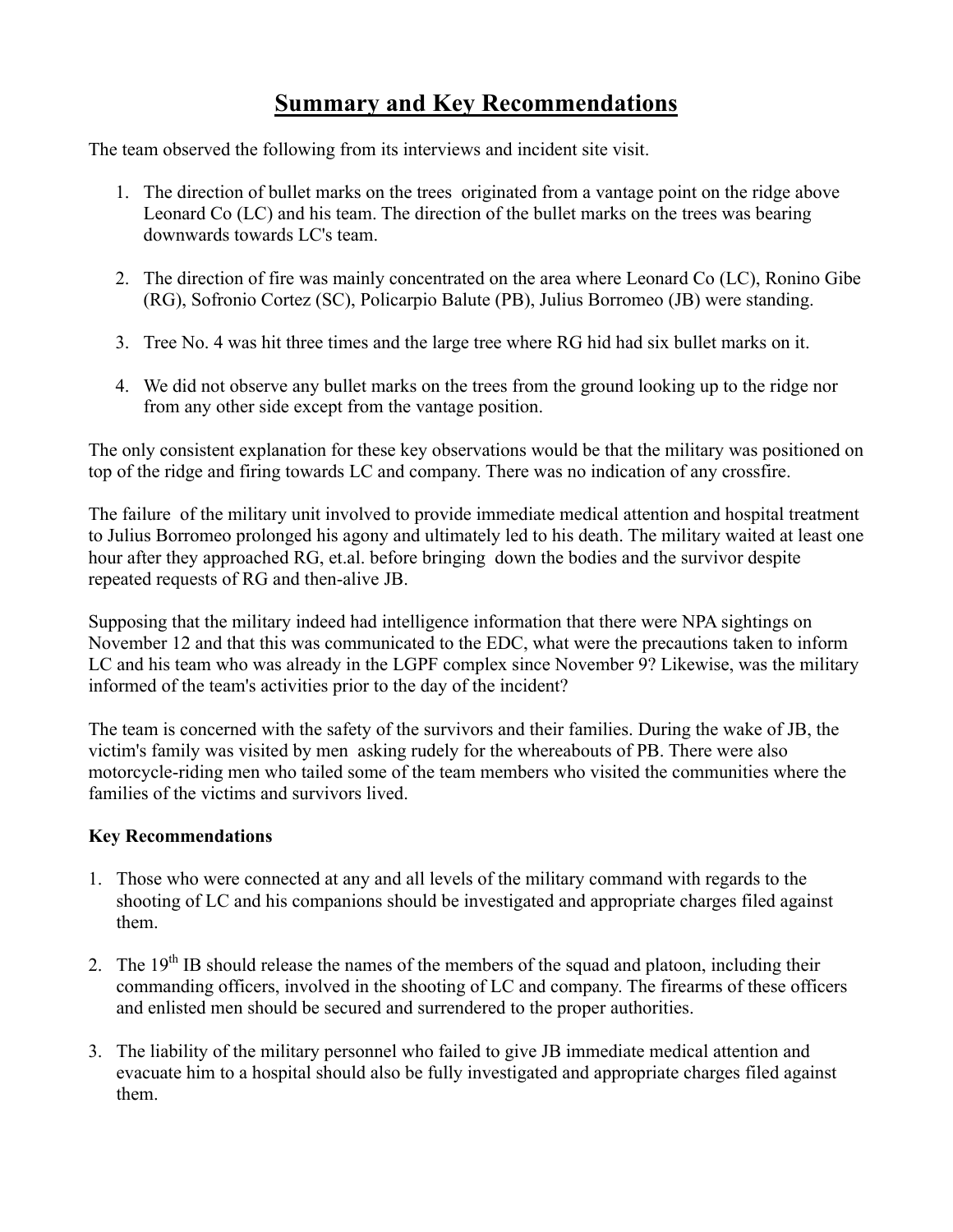- 4. The EDC should clarify the protocols for their communications and coordination with the military especially since there are still other activities [similar to what LC's team was doing] which the EDC continues to conduct.
- 5. The EDC should also clarify the extent of their work area and where they would be responsible for the security of their own personnel.
- 6. The EDC, the  $19<sup>th</sup>$  IB and the PNP should make accessible all documents that would further shed light on the incident.
- 7. We call on groups and institutions to make available and provide sanctuary for the survivors and their families.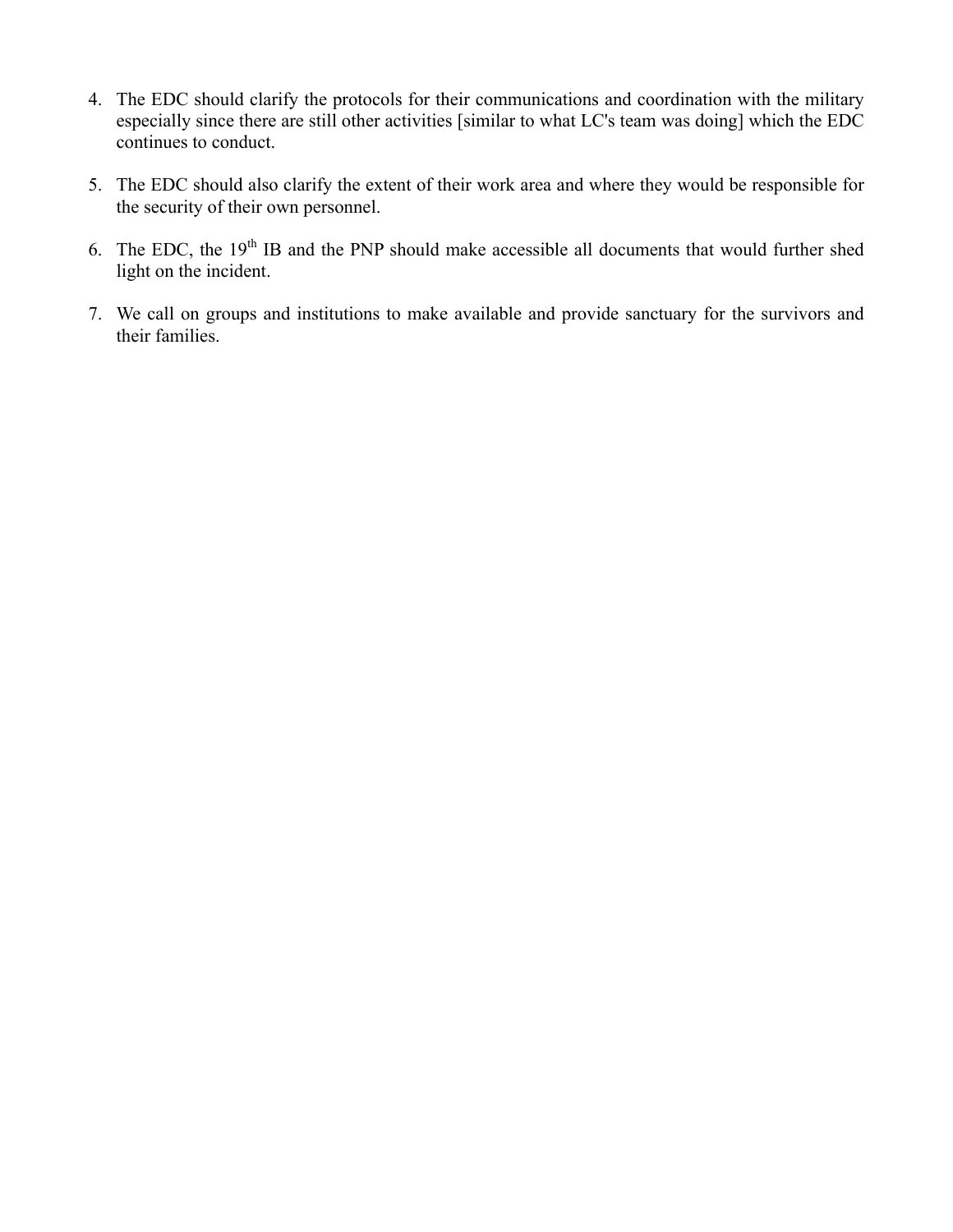# **Methodology**

The Manila-based team held a briefing on November 25 in Quezon City. They arrived in Tacloban on the evening of November 26 where they were joined by members of the Tacloban-based team. The team discussed the mission's objectives and methodology prior to retiring in the evening.

The main tools of the fact-finding mission (FFM) were the photo and video documentation taken and recorded during the key informant interviews. The FFM gave a courtesy call to the Mayor of Kananga town and conducted meetings with the Philippine National Police (PNP), the  $19<sup>th</sup>$  IB, the EDC staff and the families and neighbors of the survivors and victims. Other documents obtained during and after the FFM was also used to complete the report.

The FFM was divided into three groups. Team 1 interviewed the EDC personnel and primarily conducted the ocular visit of the site to gather more information, establish facts and gather possible evidence. Team 1 marked the locations with GPS units for proper geotagging. It also tried to interview PB through the EDC. However with due consideration to his state of well being, Team 1 members opted instead to ask a copy of PB's affidavit to the NBI and the EDC.

Team 2 paid the courtesy call to the mayor and visited the communities where the families of the victims and survivors were. They also visited the family of Cortez in Baybay, Leyte.

Team 3 visited the local PNP and was able to talk to Chief of Police Sr. Insp. Camacho and informed them of the plans to visit the site. They also visited the  $19<sup>th</sup>$  IB headquarters and met with Lt. Col. Federico Tutaan (LCT) at the gate.

The three teams finished their initial tasks shortly before 2pm and jointly proceeded to pad 403 where they conducted an ocular inspection of the site with EDC personnel guiding the team. The FFM concluded their business at around 3:30pm and proceeded to Visayas State University for initial data collation and reporting.

The final report will be sent to the family, concerned organizations and government institutions such as the CHR and the Department of Justice. Copies will also be provided to other local and international institutions which show interest to pursue justice for the victims of this incident.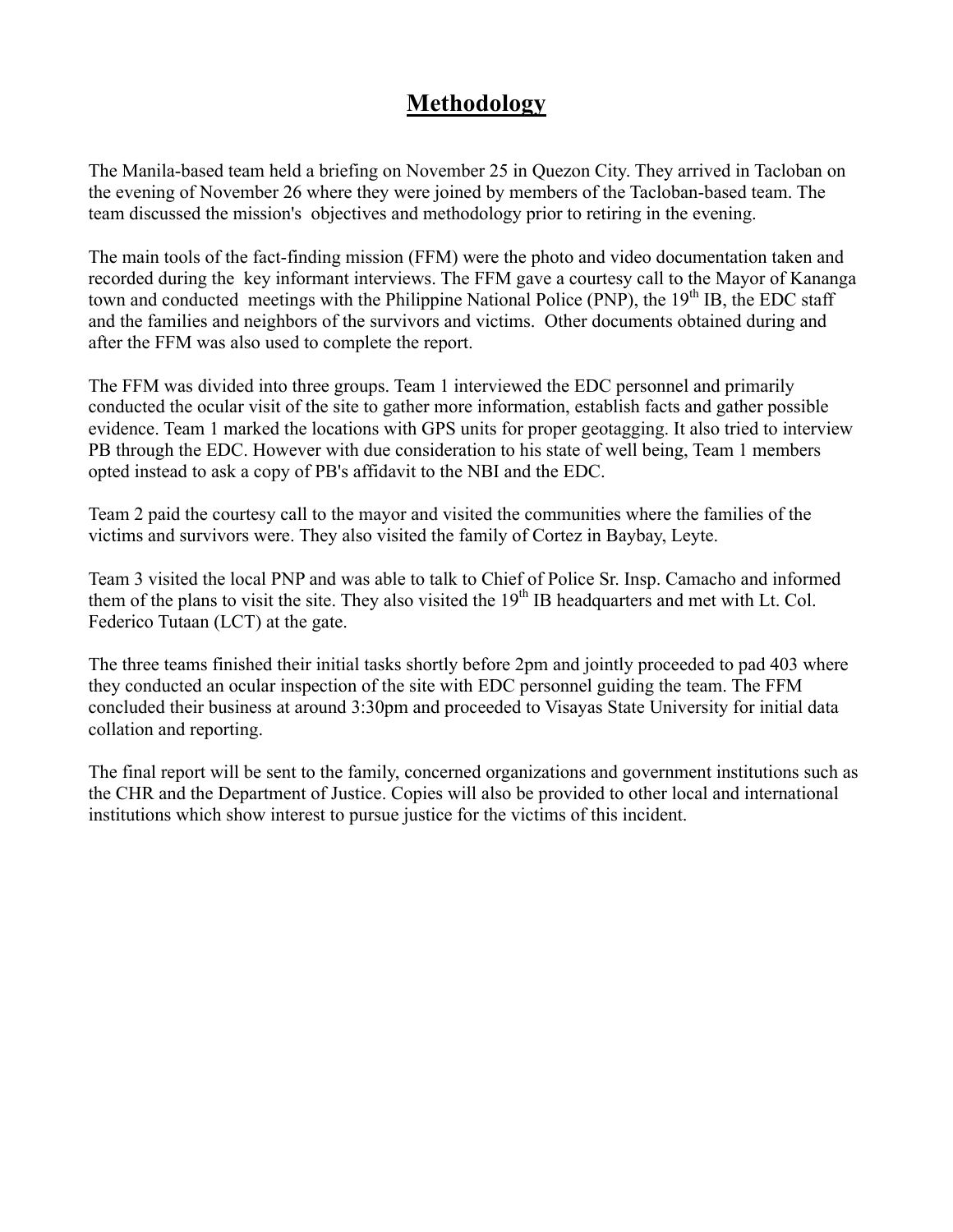# **Reconstruction of Events**

#### *What happened before the killings*

 $Time<sup>2</sup>$ 

*November 9 (Tuesday)*

LC arrived at the EDC on November 9. He had a briefing with EDC officials, went to the Environmental Management Division (EMD) and slept there. SC was fetched from his house and stayed in EDC starting from this date.<sup>3</sup>

*November 10 (Wednesday)*

LC and his guides went to the MGF pad

*November 11 (Thursday)*

LC and his guides went to the MN2 pad

*November 12 (Friday)*

LC and his guides went to the 300b pad. RG joined the team as the assistant of LC

The military said that they had intelligence information that there were NPA sightings on this day and subsequently informed the EDC about this.<sup>4</sup>

*November 13 (Saturday)* 

LC and his guides went to the 405 pad. SC went home to watch the Pacquiao fight at the end of the  $day^5$ 

*November 14 (Sunday)*

LC did not go to the field since there was no guide available $6$ . The military supposedly started to do some operations in the vicinity at 12 mn of this day.<sup>7</sup>

<sup>&</sup>lt;sup>2</sup> FFM interviews of EDC staff<br><sup>3</sup> FFM interview of SC's family. During this time, JB's family recount that the EDC hired 30 people from Basey, Samar to harvest rattan. They were making furniture and slept in the TOFA office and bought eggs, noodles and rice from the

community.<br>
<sup>4</sup> FFM interview of LCT<br>
<sup>5</sup> FFM interviews of SCfamily<br>
<sup>6</sup> Gibe's Affidavit<br>
<sup>7</sup> FFM interview of LCT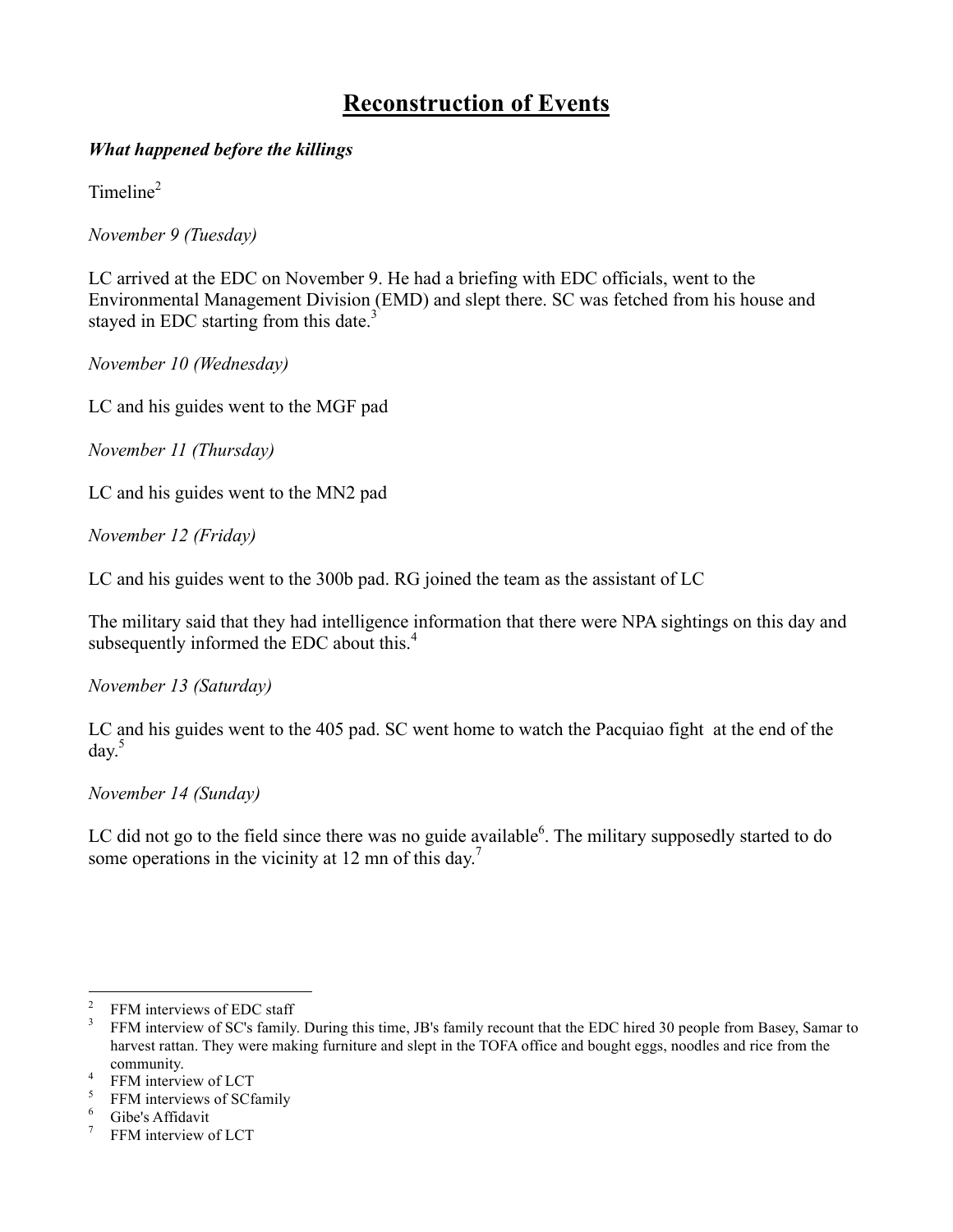### *What happened during the day of the incident*

*November 15 (Monday)*

7:00 am

*Sofronio Cortez (SC)* left his home wearing a longsleeved shirt and an EDC ID. He also brought a backpack with him.<sup>8</sup> Julius Borromeo (JB) who was wearing a brown t-shirt<sup>9</sup> and yellow raincoat<sup>10</sup> l *and Policarpio Balute (PB)* were fetched by a driver from EDC before breakfast at around 7:00 am. Borromeo brought a sack with him (where the food and collected samples are placed). This was his first day for this job order.<sup>11</sup>

*Leonard Co (LC) and Ronino Gibe (RG)* had breakfast at the canteen of the LGPF staff house.<sup>12</sup>

 $8.00 \text{ am}^{13}$ 

LC and RG were fetched by a brown pick-up service vehicle and brought to the EMD office where they talked to *Leonita P. Sabando (LPS)*. LC notified LPS of the plan to go to the 403 pad. 403 is a good forest site for collecting samples, according to the forest guards. RG went to CPD and asked about ilang-ilang seedlings at CPD and informed *Ali Sulla (AS)* about the trip to 403.

#### *8:30am<sup>14</sup>*

LC, RG, SC visited the nursery at the LGPF from the EMD site. They were joined here by PB and JB. Around this time, the EDC said that they informed the military through various channels about the team going to pad  $403^{15}$ 

*9:00 am16*

The team left the LGPF nursery and went to the 403 pad using their vehicle service.

*Around 9:15 am<sup>17</sup>*

The team went to 411d from 403 since LC was not sure that this was the site he earlier visited.

*Around 9:30 am*

LC and team went back to 403 upon checking the map of RG.

<sup>&</sup>lt;sup>8</sup> FFM interview with SC's wife.<br><sup>9</sup> FFM interview with JB's wife.<br><sup>10</sup> RG's affidavit<br><sup>11</sup> FFM interview with JB's family. FFM interview with PB's family. According to JB's family, this was JB's first day for this job order for which he was paid 200/day. He had other jobs like "ang pagri-riprap (pakyawan—pangkain lang)."<br>
<sup>12</sup> RG, op.cit.<br>
<sup>13</sup> Ibid.<br>
<sup>14</sup> Ibid.<br>
<sup>15</sup> FFM Interview with EDC staff<br>
<sup>16</sup> RG, op.cit.<br>
<sup>16</sup> RG, op.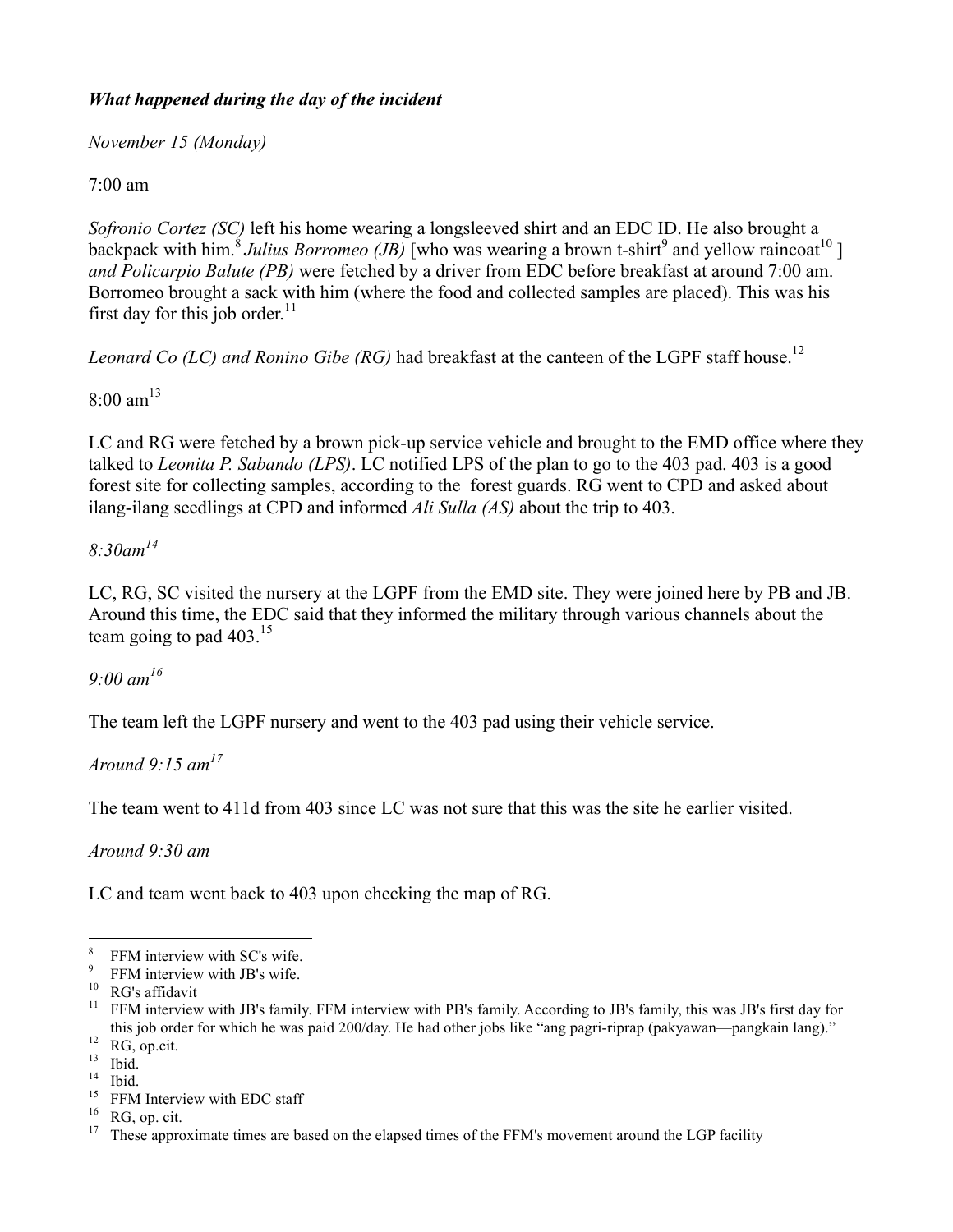*Around 9:50 am<sup>18</sup>*

The team reached Tree 5-01: "Mayapis", recorded its location and marked the tree with orange paint as 5-01.



*Picture 1: "Mayapis" tree, tree 5-01*

Three meters away was Tree 5-02 (*Syzigium spp.*) and PB marked it with 502.



*Picture 2: Tree 5-02, Syzigium spp.*



*Picture 3: Relative position of Tree 5-01 and 5-02*

Around 59 meters away, the team found Tree 5-03, walked around 5-03 (Tanguile).

 $18$  RG, op. cit.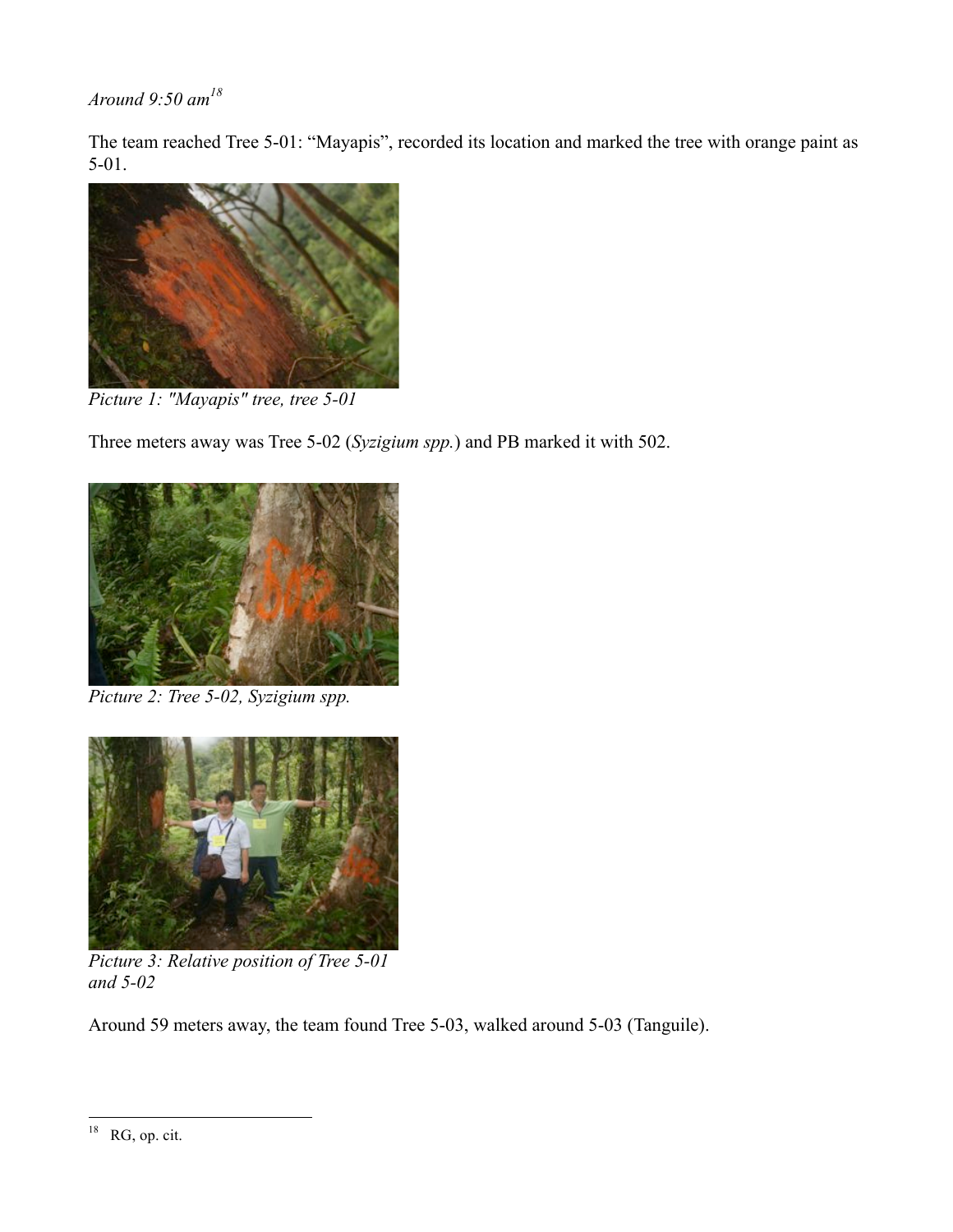

*Picture 4: Tree 5-03 (Tanguile), around 59 meters away from 5-02 [according to RG]*

*Around 11:00 am*

It rained hard and LC decided to stop the survey. They then planned to go back to LGPF nursery. SC then texted the driver to fetch them back.

*Around 11:15 am*

SC receives an SMS from the driver informing them that he is already at pad 403. However, the rain abated and LC suggested that they continue to measure and survey the trees.

PB was the one measuring the diameter of the trees, RG was the one recording the data, and JB was incharge of bringing their food and other implements, SC and LC were examining the trees and leaves, and identifying the tree species. $19$ 

*Around 11:30 am- a few minutes to 12 nn*

The team walked a few meters to Tree No. 4 and were in the process of deciding on the species of the tree by looking up at the leaves. The team had just finished recording the statistics of Tree No. 4. PB noticed that there were fruit seeds on the ground. He also sensed that there were other people in the area but continued with his work. $20$ 

<sup>&</sup>lt;sup>19</sup> Karapatan interview with PB  $^{20}$  Ibid.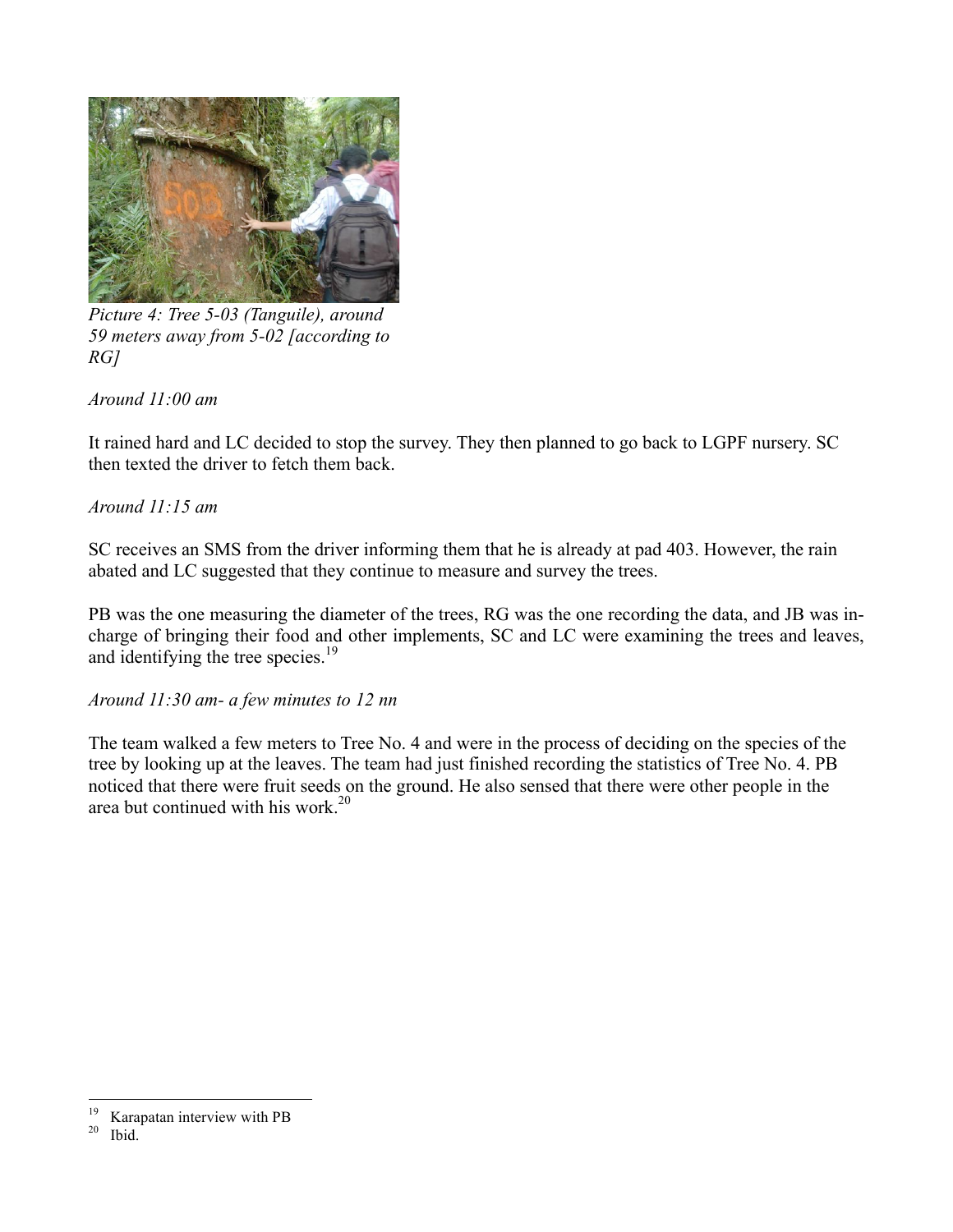

*Picture 5: This tree is what the team was studying moments before the shooting started. The marks here were the markings of PB as he was clearing the moss/growth prior to painting in the number on the tree. The picture is taken at the position of PB. The ridge is to his upper front right.*

#### *A few minutes before 12:00 pm*

On RG's left was JB. RG's right was LC then SC with PB at the back of the tree (in reference to RG). RG had just taken the picture of the tree on his cell camera while PB was about to scrape the bark of their fourth tree to have it numbered when gunshots were fired from where they were facing. The team was positioned at the front of those who were shooting. One by one, they dropped to the ground and pleaded for the shooting to stop. $2<sup>1</sup>$ 

LC shouted: "maawa kayo, hindi kami kalaban"<sup>22</sup>. PB ("hindi po kami kalaban, tama na po"<sup>23</sup>), ) and RG seconded these pleas by shouting the same $^{24}$ .

<sup>&</sup>lt;sup>21</sup> Ibid.<br>
<sup>22</sup> Ibid.<br>
<sup>23</sup> RG's Affidavit<br>
<sup>24</sup> Karapatan, op. cit.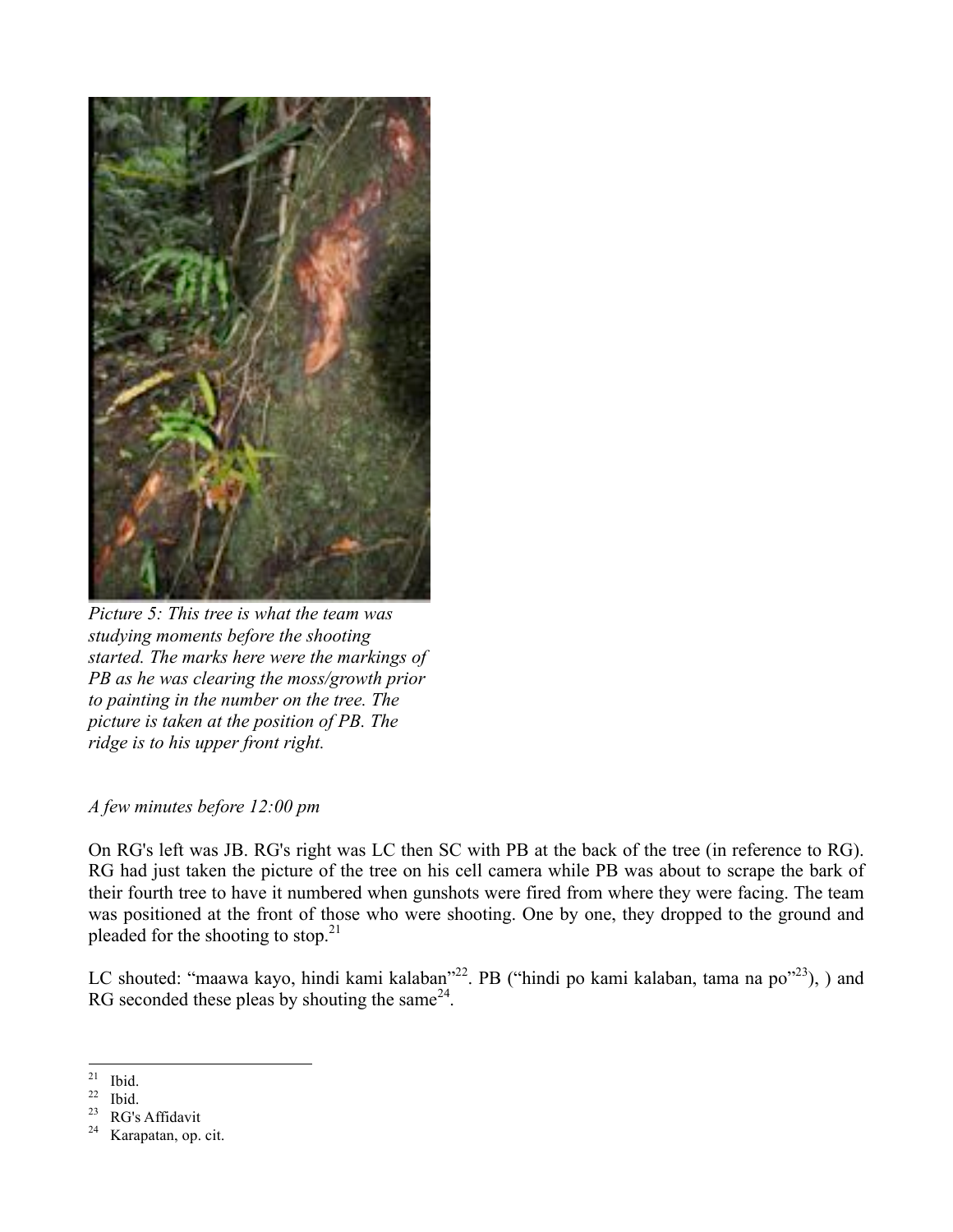But the gunfire never stopped. They were sure that whoever was firing at them heard them as they also heard one man from the group who were firing at them saying: "Dia lang diay mo!" ("Nandito lang pala kayo!") 25 As PB described it, there was rapid fire and some big explosions, causing the ground to shake.

#### *Around 12:00 nn*

PB decided to run away from the place and tried to convince the others to follow him. He was thinking that if he will not run, he will eventually die there. The four were still lying face down on the ground with only tree branches and roots for cover. PB was able to run away from the site because he was positioned at the back of a big tree, unlike the others who had nothing for cover. <sup>26</sup>

LC was crying and complaining about his back. SC was still able to ask LC about his condition, to which LC replied that he was shot in the back.<sup>27</sup> RG crept towards a large tree in front of him and hid behind its buttress. RG tried to call for help from his cellphone but was not able to.



*Picture 6: This was the large tree whose buttress was where RG hid during the shooting. There were at least 6 bullet marks on this tree.*

The gunfire lasted for  $15^{28}$  to 20 minutes<sup>29</sup> non-stop.

<sup>&</sup>lt;sup>25</sup> Ibid.<br><sup>26</sup> Ibid.<br><sup>27</sup> RG's Affidavit<br><sup>28</sup> Karapatan interview with PB and FFM Interview with LCT<br><sup>29</sup> RG, op.cit.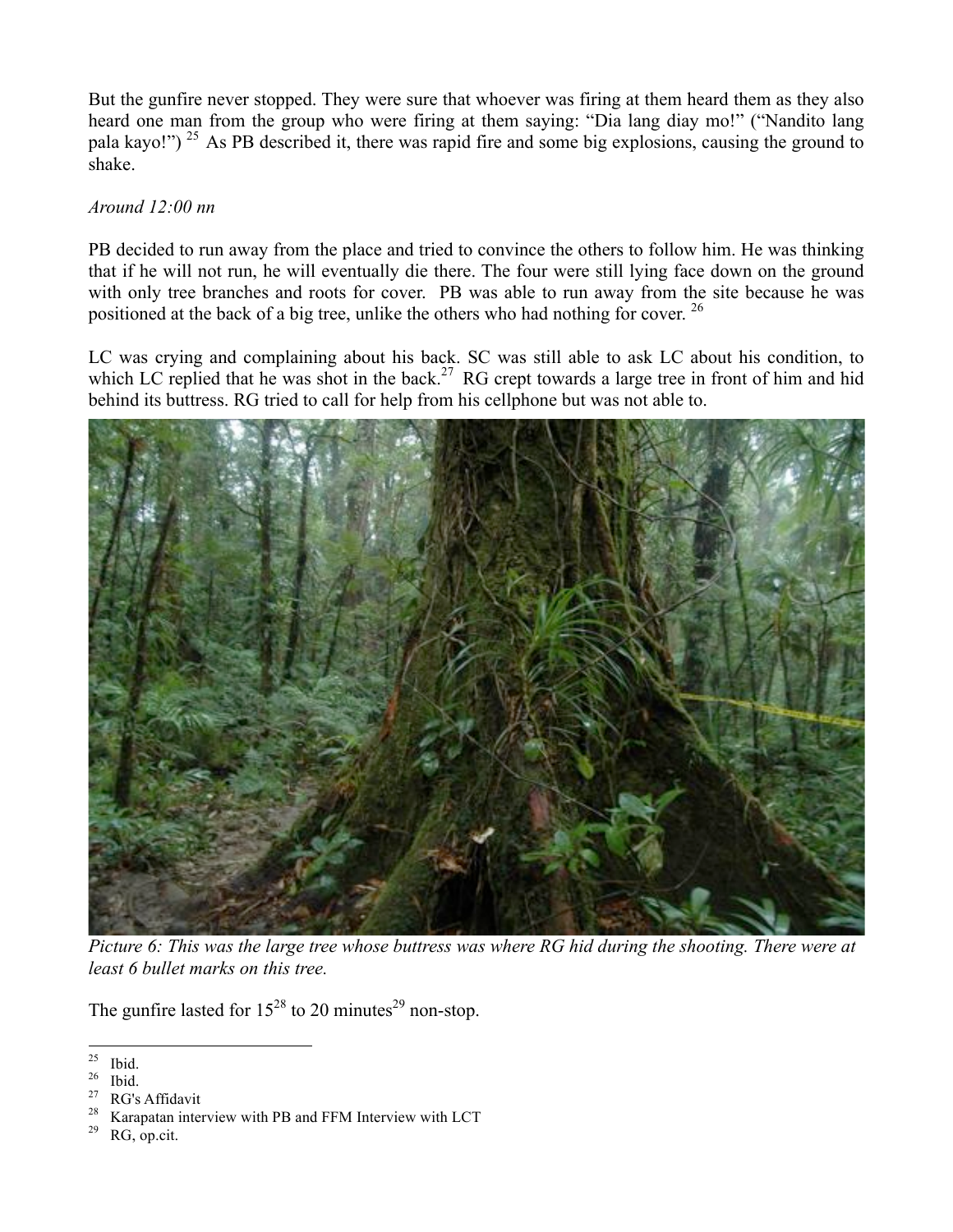The military said that a 19<sup>th</sup> IB unit led by 1Lt. Odchimar chanced upon a NPA unit and exchanged fire with them. The "cross-fire" lasted for some 10 to 12 minutes. Asked to characterize the exchanges, LCT said M16s was used by the NPA. The firing was continuous for that period. He did not say if there were other firearms used  $30$ 

#### 12:17 pm

Shortly before this, PB reached pad 403 where he caught up with their driver and had himself brought to the EMD office. The EDC received an SMS from RG at around 12:17pm<sup>31</sup>. From RG's affidavit, the SMS was: "2long pinagbabaril po kami near 411d". This was sent to Ali Sulla of the Community Partnership Department (CPD) in the LGPF.<sup>32</sup>

#### 12:30 pm

An SMS from Sulla was received on LC's phone saying "Sir gud am, may encounter daw dyan ali muna kayo."<sup>33</sup> Around this time, PB arrived at the EMD office and informed the EDC about the shooting. This was the EDC's first confirmation of the incident<sup>34</sup>. The EDC then dispatched a vehicle to go to 403.

#### *12:38pm*

Another SMS was received on LC's phone from LPS, "Sir Lenard, Nino ds s lps. per security advise, pull out fr area immediately."<sup>35</sup>

The military troops advanced closer to LC's group who were then still lying face down on the ground. They approached the team from both sides. The soldiers were wearing camouflaged uniforms. Some of them approached RG who was then behind the buttress of a big tree.

Around this time, the EDC vehicle would have arrived at pad 403.<sup>36</sup>

RG decided to break cover and identify himself. A soldier ordered him to come out while pointing a gun at him while saying: "may isa pa palang buhay dito." RG raised his arms while asking for help for his companions. The others were not responsive, except for JB who was lying down and moaning.

One soldier said, "Wala na, di na aabot sa ospital kasama mo." This soldier then asked him about his two other armed companions and asked RG to show his weapons. RG denied that he nor any of his four companions had arms. He said that one was able to escape and he knew that he had no weapons with him.

One soldier uttered: "Putang ina, natalay tayo!"<sup>37</sup>

<sup>&</sup>lt;sup>30</sup> Police blotter obtained by FFM from Camacho<br><sup>31</sup> FFM interview with EDC staff<br><sup>32</sup> Ibid.<br><sup>33</sup> Records of LC's phone's time has an offset of +16 hrs. The SMS was marked received at 4:30am = 1230pm. A simple test was made to text LC's phone and mark the offset.<br><sup>34</sup> FFM Camacho, Op.cit.<br><sup>35</sup> LC's phone; LPS is NitNit, Leonita P. Sabando<br><sup>36</sup> FFM interview with EDC staff.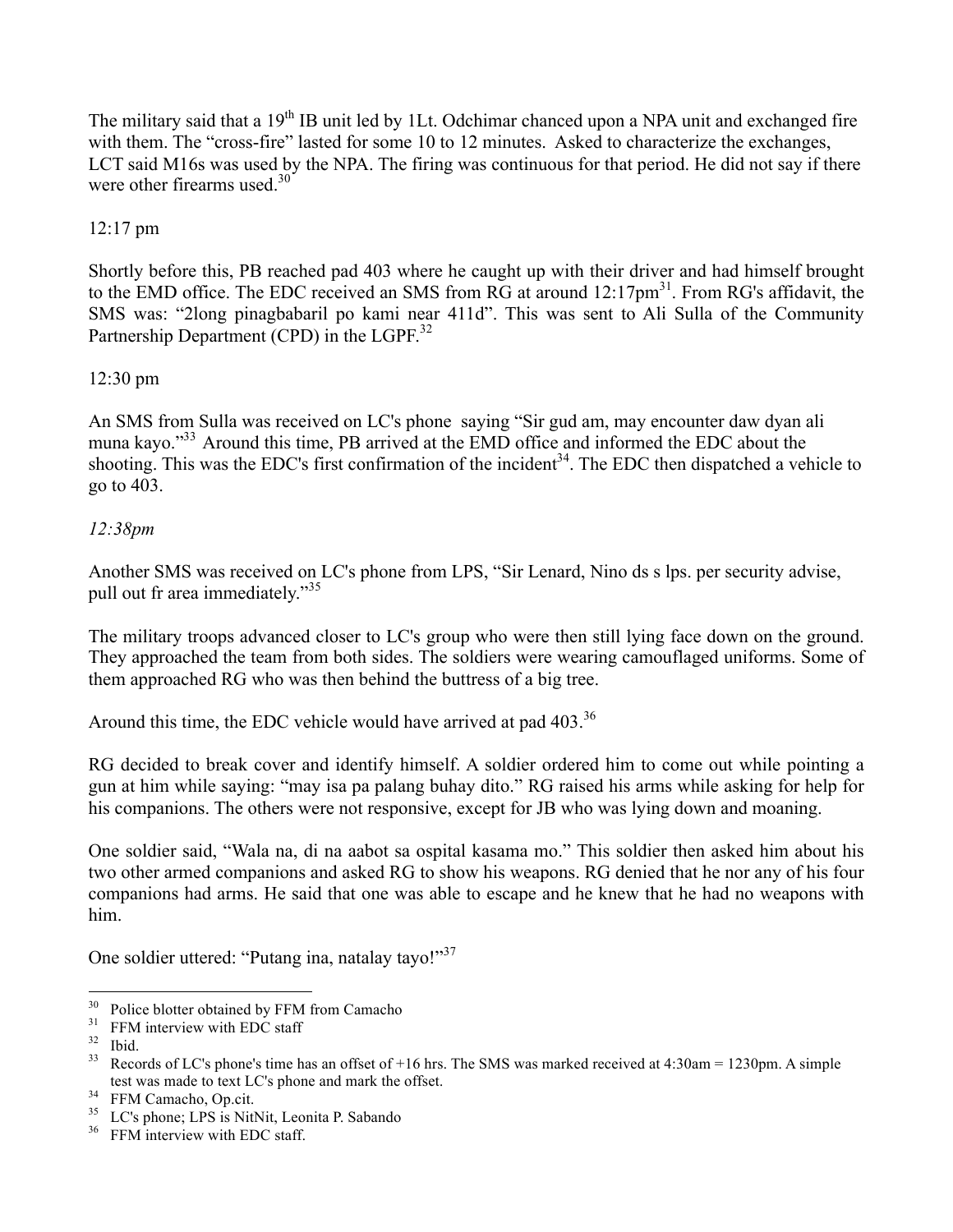The soldier talking to RG ordered him to lie face down and close his eyes.

RG complied as the soldier said not to look at them and his companions. They saw the GPS unit and cellphone and took it from RG. The soldier ordered him to be still and silent while RG was continually asking for pity and help for his companions.

The soldiers then asked RG to identify himself and their purpose in the area. RG answered that they were employees of EDC and he showed them his identification card. "Ako po si Ronino Gibe, taga Los Banos, Laguna, taga-EDC po ako at kasama ko po si Sir Leonard Co, UP professor po siya, si Kuya Ponyong po EDC employee dito sa Leyte Geotehermal"

The soldier then asked RG about his engineer's notebook, LC's notes, GPS unit and map. RG answered that the team was doing a survey of the location of the trees. The soldier asked him further about the sketch that LC's team had of the area. RG explained that they were marking the areas where they can get seeds, seedlings and wildings and pointed to their sack with the already collected samples.

The soldier asked RG about their contact and RG replied that he is part of the EDC and his contact was LPS from the EMD and AS from the CPD. The soldier stopped his interrogation but RG continued to plead upon which the soldier told him to keep quiet: "Wag kang maingay! Ligtas ka na!"

#### *Around a few minutes before 1:00 pm*

RG saw JB bleeding and heard him say that he was hit near the heart. JB was already asking the soliders that they go down. RG shouted for help but no one from the soldiers answered. JB was still able to ask RG about the latter's condition before the soldiers berated RG to stop talking.

### *1:44 pm*

At this point, LCT received an SMS from his higher ups to do a medevac immediately. Upon his receipt of the ground report, LCT said that he had already ordered a medevact.<sup>38</sup>

### *Around 2:00 pm<sup>39</sup>*

For around two hours RG was facing down on the ground. He saw some soldiers meeting at a distance. He was then asked to stand up. A soldier then repeated the earlier questions posed to RG on their purpose and coordination. The soldier asked RG if he knew of the military's operation in the area and mentioned that they had two companions who were already killed ["at nalagasan kami na dalawang kasama"]. RG answered in the negative and said that the team was with SC who was an EDC employee and that he knew that the had prior coordination with the EDC. The soldier asked again about his contact and RG repeated that he is part of EDC and his contact is LPS and AS.

A soldier asked RG: "Imposible naman na hindi nyo nakita yung tatlong tao na may mga armas? 30 minutes na kaming nagoobserba na palakad-lakad sila!"

<sup>&</sup>lt;sup>37</sup> Karapatan interview with PB<br><sup>38</sup> FFM interview with LCT<br><sup>39</sup> The exerpts from conversation is from Gibe's affidavit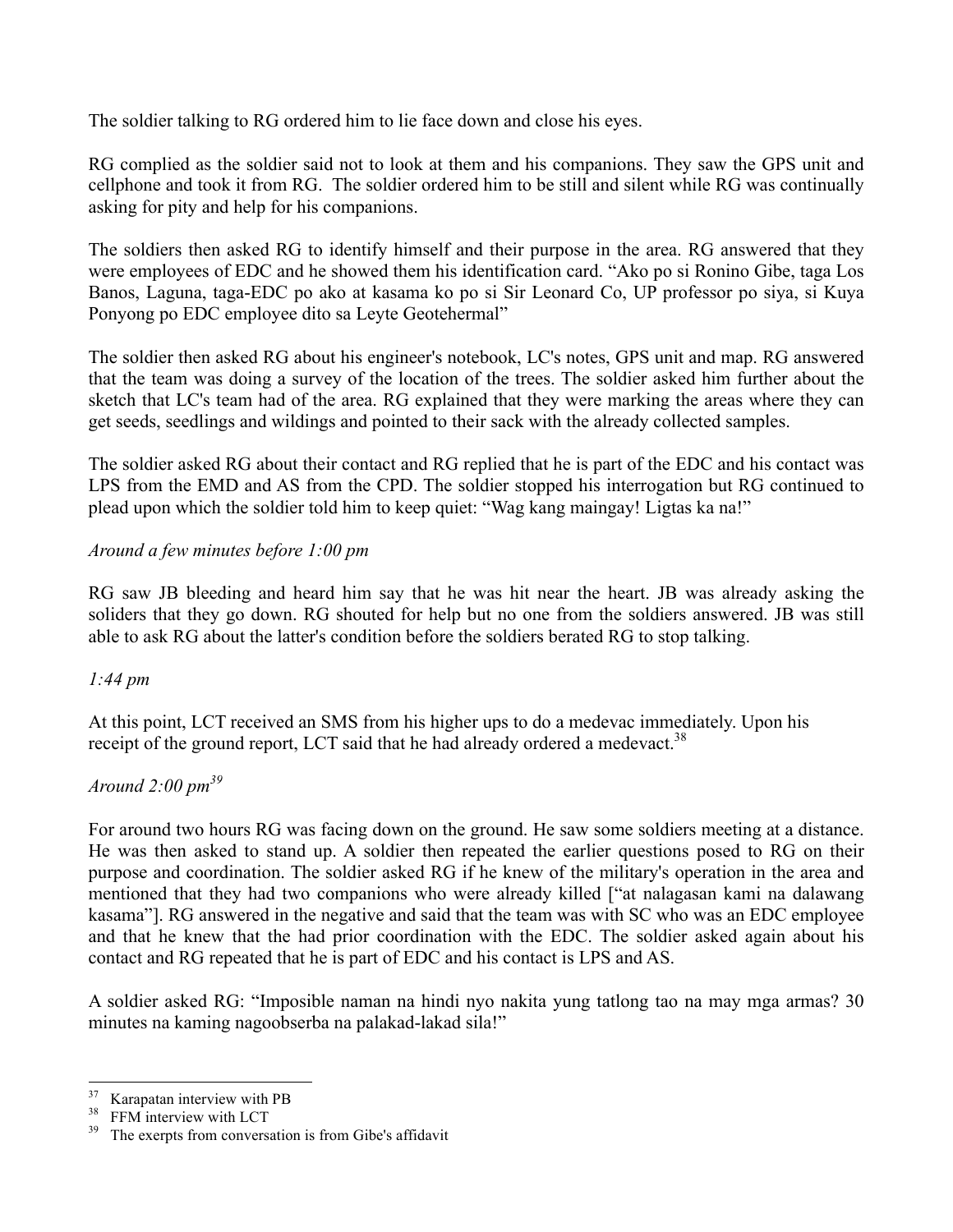RG said that they did not see anyone and kept on asking for help for JB. The military then gave first aid to JB, who heard them call it "peklat". RG asked for his cellphone and this was when he got to talk to LPS and relay details of the incident.

The soldiers then ordered RG to get up and proceed to Pad 403 near the Mahi-aw Plant. JB was lain down in a sack and brought down by the soldiers. RG was showing the tree markings they made along the way down to Pad 403.

#### *Around 3:00 pm*

RG saw the vehicles of EDC arrive together with an ambulance at 403. He boarded a service vehicle of EDC and was brought to OSFA Hospital in Ormoc City. He heard that JB died at the pad. The soldiers then brought down the lifeless bodies of LC and SC to Pad 403. EDC then brought the dead bodies to V. Rama Funeral Homes.40

#### *Around 4:00 pm (1.5 hours after 1:44 pm)*

LCT declared the site a "no-crisis zone" but mopping-up operations by the military continued after that. 41

#### *4:30 pm*

The Chief of Police Sinsp Camacho learned of the event from the Kananga Vice Mayor. He confirmed information from the  $19<sup>th</sup>$  IB but they were not allowed access to the site "kasi may hot pursuit operation."<sup>42</sup>

#### *What happened after*

#### *Around 4:00 pm, November 15 (Monday)*

The wife of JB was fetched by EDC EMD and was told that there was a problem. They reached a place which she could not identify [whether a morgue or hospital] at around 9:00 pm. It was already dark and she was already hungry. She saw three dead bodies at the back of a black truck and two long umbrellas beside the bodies. She saw one body taken out to be cleaned. The body was brought to V. Rama after the other two other bodies without being cleaned since the area a sugarcane plantation. She cried as saw her husband JB with a big hole in the chest.

#### *November 16 (Tuesday)*

The PNP SOCO team was able to do a site visit only at this time. The EDC did not join them.

JB's wife was able to return home with JB's body at around 2:00 pm. The EDC provided money and some wood for their house. The 19<sup>th</sup> IB went to the wake and gave flowers and money and insinuated that they saw relatives of JB in Cotabato.

<sup>&</sup>lt;sup>40</sup> FFM interview with EDC staff and Karapatan interview with PB  $A<sup>41</sup>$  FFM interview with LCT  $A<sup>22</sup>$  FFM interview with Kananga Chief of Police and Police Blotter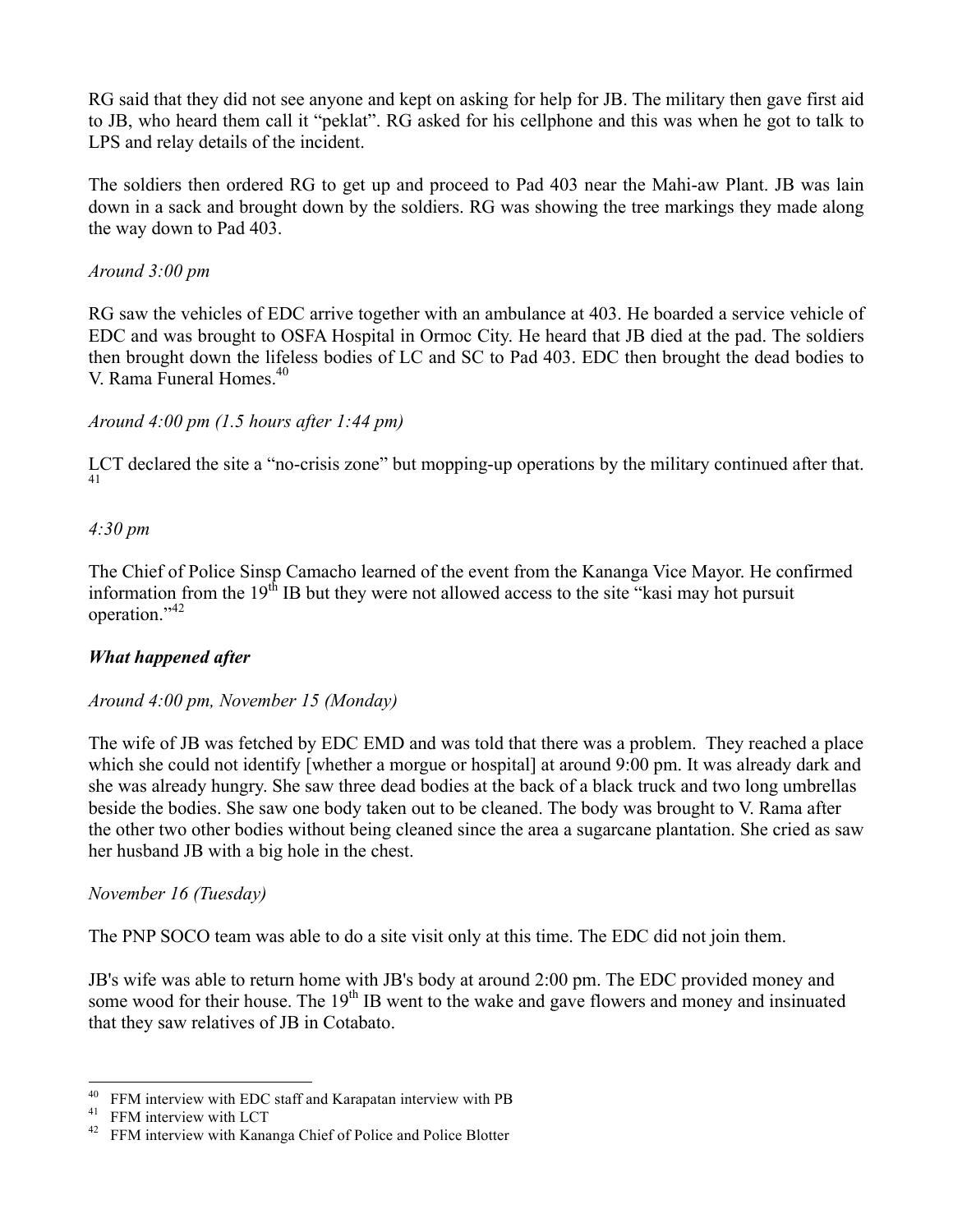It was only during November 17 (Wednesday) that the EDC was able to access the site.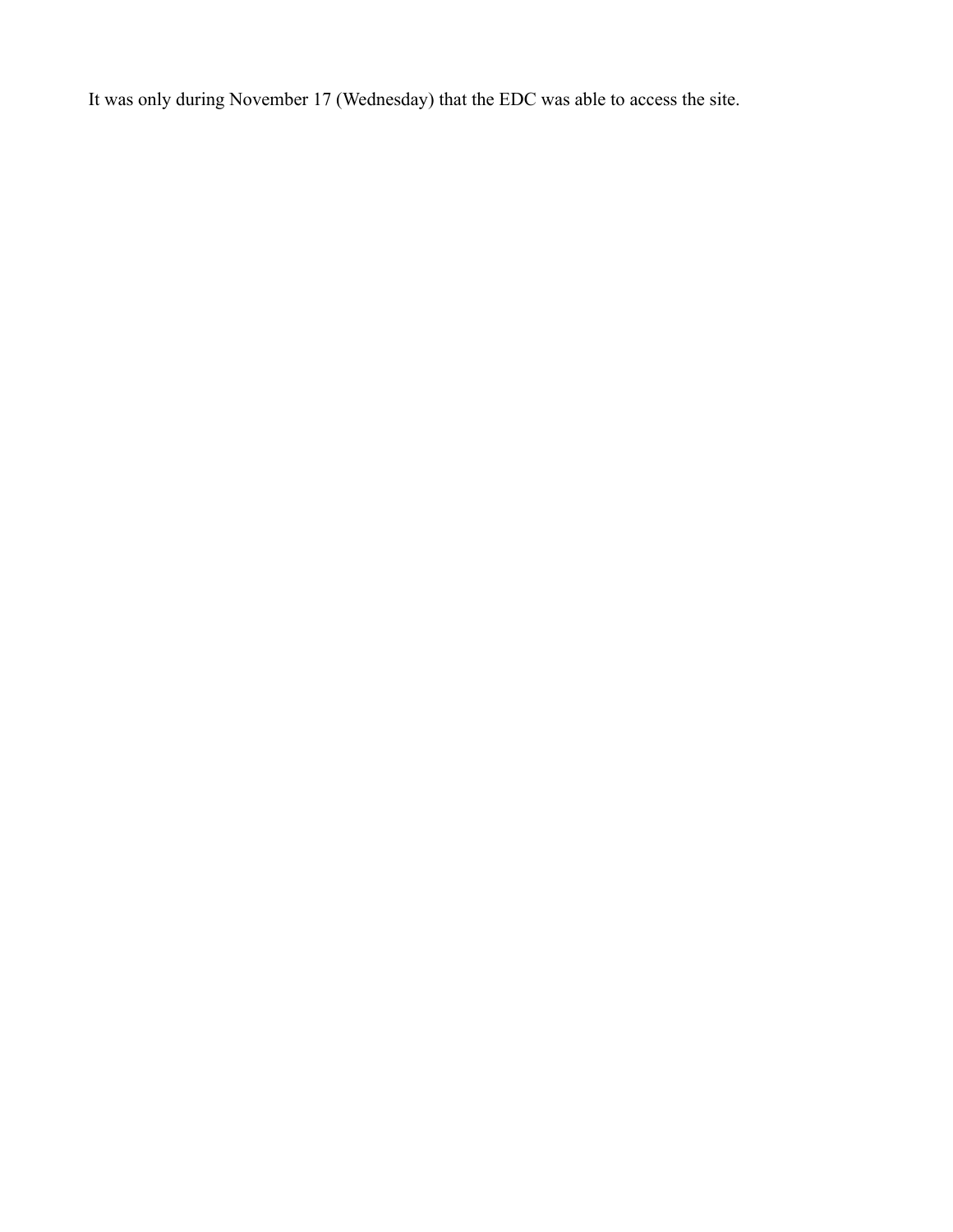#### Section 4 **Analysis**

We observe the following from the site visit.

- 1. The direction of bullet marks on the trees were all from the vantage point on the ridge and had a downwards direction.
- 2. Tree No. 4 was hit three times and the large tree where RG hid had six bullet marks on it.
- 3. Direction of fire was mainly concentrated on LC, RG, SC, PB, JB
- 4. We did not observe any "return" fire bullet marks on the trees from the ground looking to the ridge nor from any other side except from the vantage position.

## **Geography of the area**

The ridge area is 50-60 meters from the large tree and 30-40 meters from Tree No. 4.

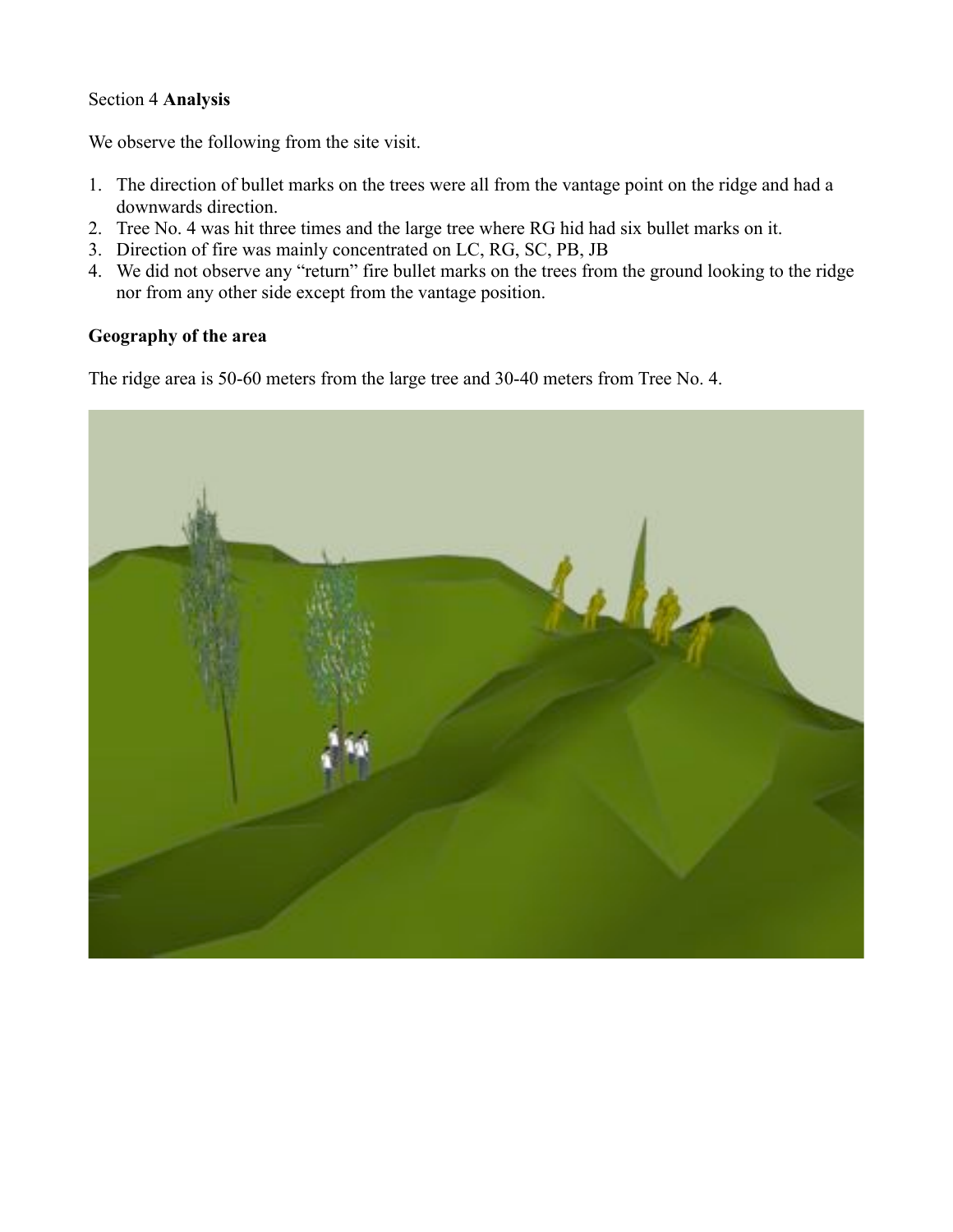#### **Geographical inconsistency of the military's crossfire claims**

From the interview with LCT, he said that the supposed NPA group was on the military's front and the civilians (LC and company) were on their right.

Granting that the military was shooting to their left side (towards the "NPA" side), why was the bulk of the bullet marks directed to their right (towards LC and company)? There were only a few (around 3 marks) trees that had bullet markings on the left side from the vantage position.

Even supposing that it was the NPA that was on the ridge and the military was in the even higher vantage position (difficult to reach) to the east (check map), there were no indications of any bullets coming from that direction [higher vantage position] and no bullets towards that position.

The only consistent explanation would be that the military was positioned on top of the ridge and shooting towards the LC and company. There was no indication of any crossfire.

In addition, the initial line of questioning of the soldiers according to the affidavit of RG indicated that the unit actually thought that LC's team was an NPA unit.

The position of the team relative to the ridge is consistent with the PNP autopsy report of SC and RG's affidavit. The number of bullets that hit SC (and his companions) indicates that they were the actual target instead of being caught in a crossfire.

In addition, the position of the soldiers who were shooting at the edge of the ridge must be in a standing position. That is the only position where they have a clear view of LC and his team down the ridge. To assume the prone, sitting/squatting positions would impede the shooter's sight due to the relatively thick undergrowth. We found no bullet marks in this direction (from low in the ground from the ridge). All the bullets hitting the tree where Prof. Co's group was facing were consistent with a standing position by the shooters.

A standing position exposes the shooter to enemy fire and thus is vulnerable to be shot. Shooting without cover implies that the soldiers were not worried about any return fire. Firing from a standing position further belie the crossfire/encounter theory of the military.

Furthermore, the actions of the military unit in not providing immediate medical attention and hospital treatment to Julius Borromeo prolonged his agony and ultimately led to his death. The military waited at least one hour after the military approached RG, et.al. before they brought down the bodies and the survivor despite repeated requests of RG and then-alive JB.

### *On the coordination between the EDC and the military*

Interviews from the EDC said that they informed the military of LC's trip on the day of the incident. They also deny that the military informed them of any operation during that day. As EDC considers the area around the pads as still part of their work area, their normal protocol does not require them to inform the military about activities in these places. Access to these areas from the gate would require passing through several checkpoints and guards.

EDC personnel regularly check the pads several times within the day for the status of their steam generation. Also as part of their 24-hour security measures, internal EDC security conduct check ups within the pad sites. The area where the incident happened has been visited already by a previous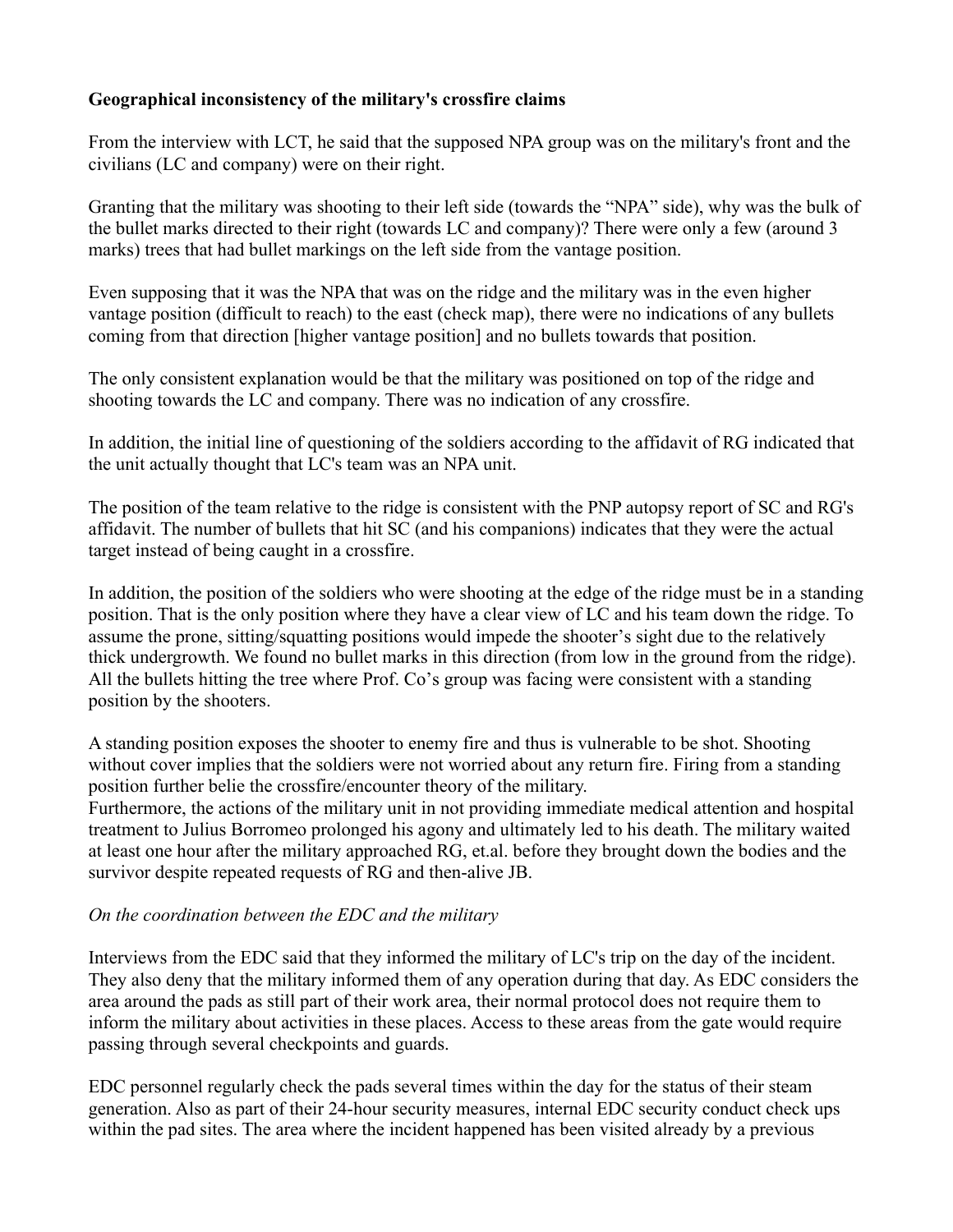wildlife survey.

Supposing that the military indeed had intelligence information that there were NPA sightings on November 12 and that this was communicated to the EDC, what were the precautions taken to inform LC and his team who was already in the LGPF complex since November 9? Likewise, how was the military informed of the team's activities prior to the day of the incident?

Nearly 20 hours elapsed before the police SOCO team was able to access the site<sup>43</sup>. The military was present at the incident site all the time since the shooting until after they brought down the bodies. The police was also not allowed to go to the site immediately since the military said that "...kasi may hot pursuit operation."<sup>44</sup> This failure to secure the site early by the police and the EDC is glaring and puts the reports of the SOCO and the military into a questionable position. What happened during the 20 hours between the incident and the arrival of the SOCO team? Furthermore, the EDC failed to accompany the SOCO in their investigation of the site.<sup>45</sup>

<sup>&</sup>lt;sup>43</sup> FFM interview with Kananga Chief of Police<br><sup>44</sup> Ibid. and Police Blotter<br><sup>45</sup> FFM interview of EDC staff. They failed to explain why there was no EDC personnel who was present during the SOCO investigation.